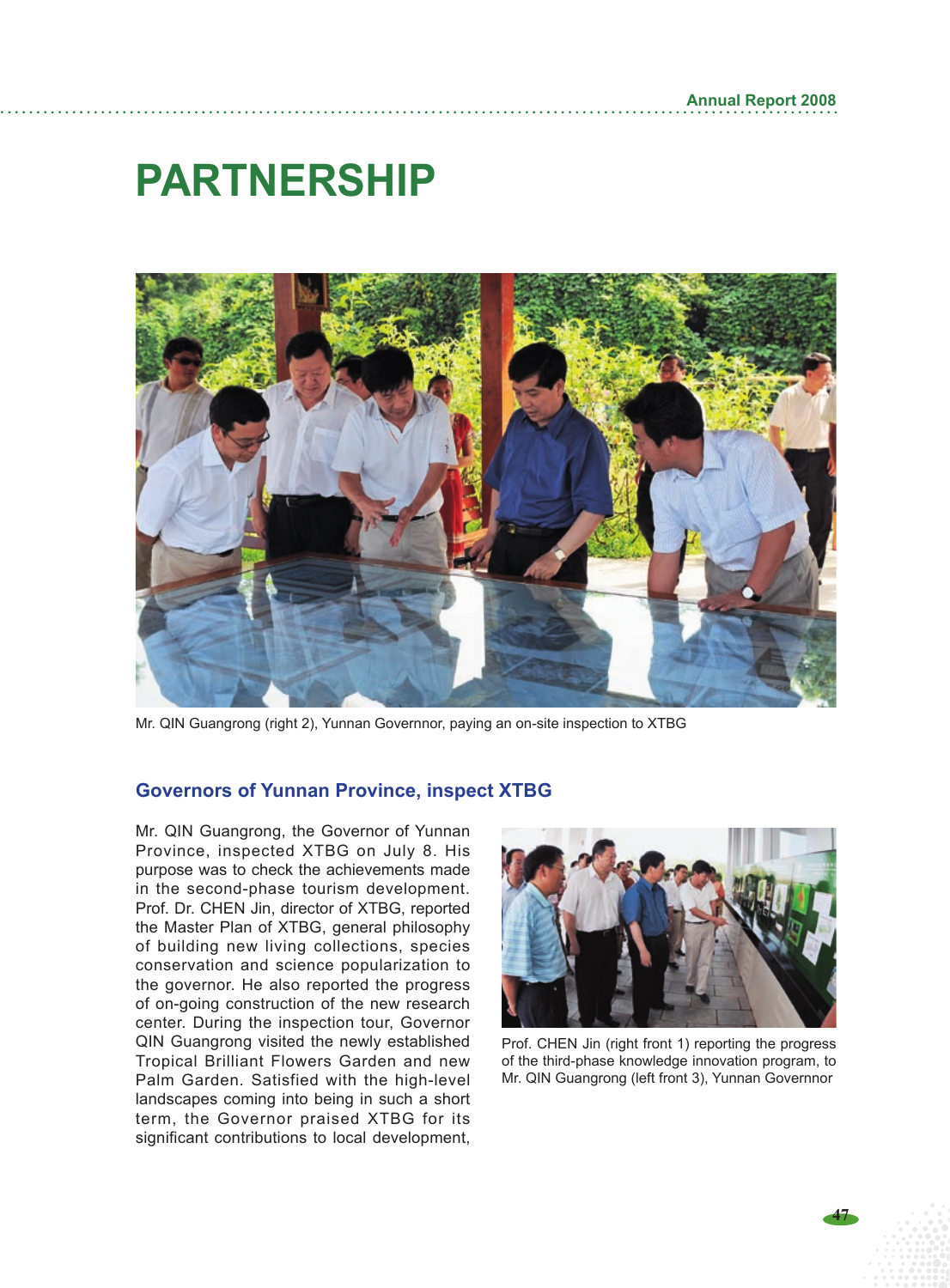



and its demonstration & promotion role in the new undertaking of tourism industry of Yunnan Province. He also encouraged XTBG to make sustained and even greater efforts in order to turn it into a first-class botanical garden of the world at an earlier date. The Governor also hopes the Menglun Township to have a harmonious development with XTBG.

Vice Governor of Yunnan Province LIU Ping paid an earlier inspection tour to XTBG on February 18. Accompanying the vice governor's field in spection tour, XTBG deputy director LI Hongwei mainly reported the master plan, construction of new garden areas, and the number of tour ists received during the Spring Festival "Golden Week" holiday.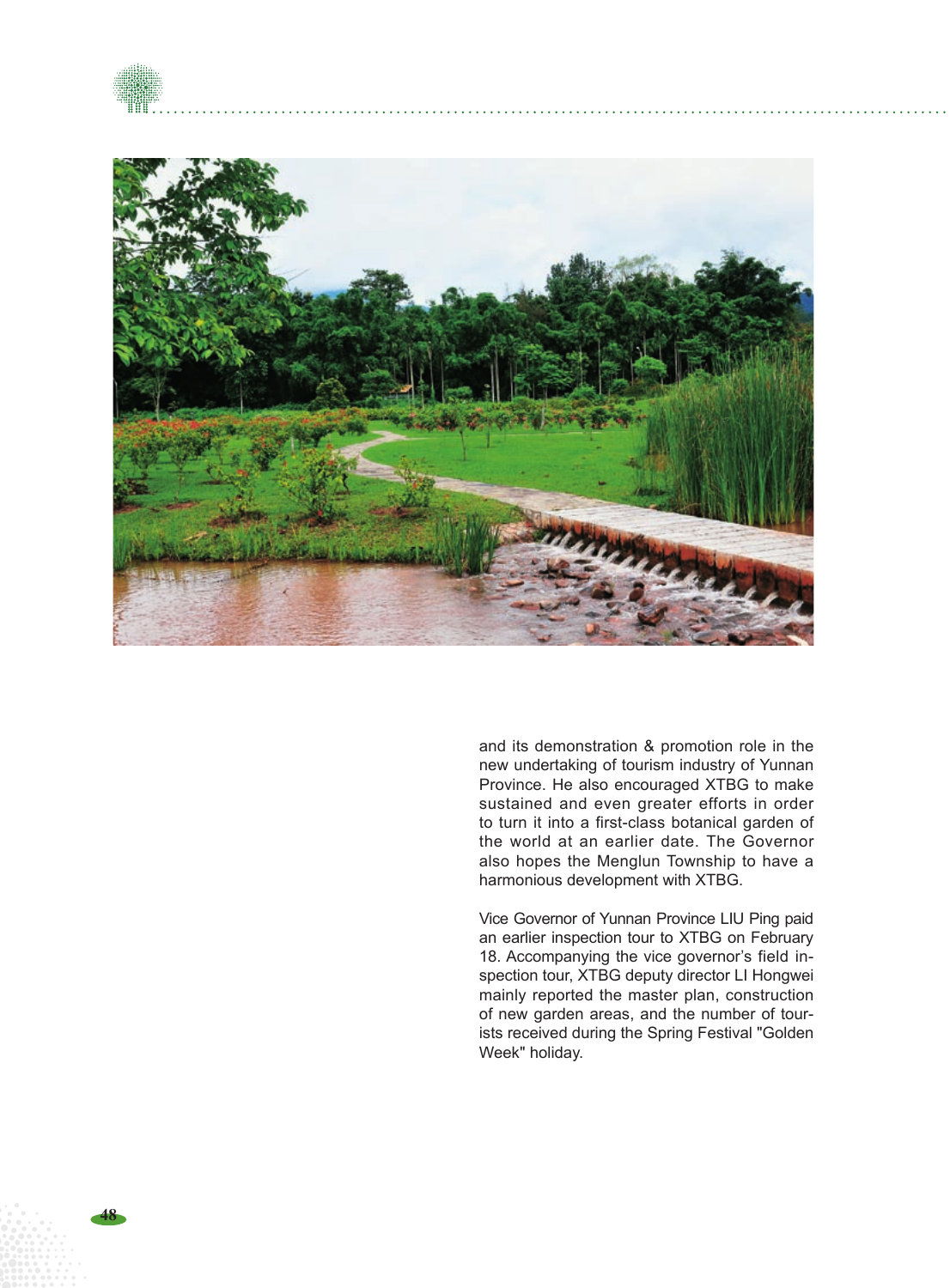#### **MOU between XTBG and University of Hawaii renewed**

Prof. Dr. Andrew G. HASHIMOTO, dean and director of College of Tropical Agriculture and Human Resources (CTAHR), University of Hawaii at Manoa, USA, visited XTBG during November 1-3. A Memorandum of Understanding (MOU) was signed between the two sides. Prof. Dr. CHEN Jin, director of XTBG, met with Dr. Andrew G. Hashimoto and his companions. They had discussion on cooperation potentials and signed a memorandum of S&T cooperation. According to the MOU, exchanges between scientific personnel and students are to be enhanced in the future five years; joint research projects and academic meetings may be held; research materials, information, academic journals may be exchanged. Dr. Ching Yuan HU, associate dean of CATHR, gave an overall introduction and delivered a lecture titled "The Future of Agriculture". XTBG and the University of Hawaii have kept good cooperation ties for 20 more years. A memorandum of understanding had ever been signed 20 years ago and the two sides implemented cooperation very well. The renewed MOU in this November is to motivate more collaboration activities.



Dr. Ching Yuan HU is delivering a lecture



Dr. Andrew G. HASHIMOTO (left front) and Dr. CHEN Jin (right front) shaking hands to celebrate the signing of the MOU and their cooperation